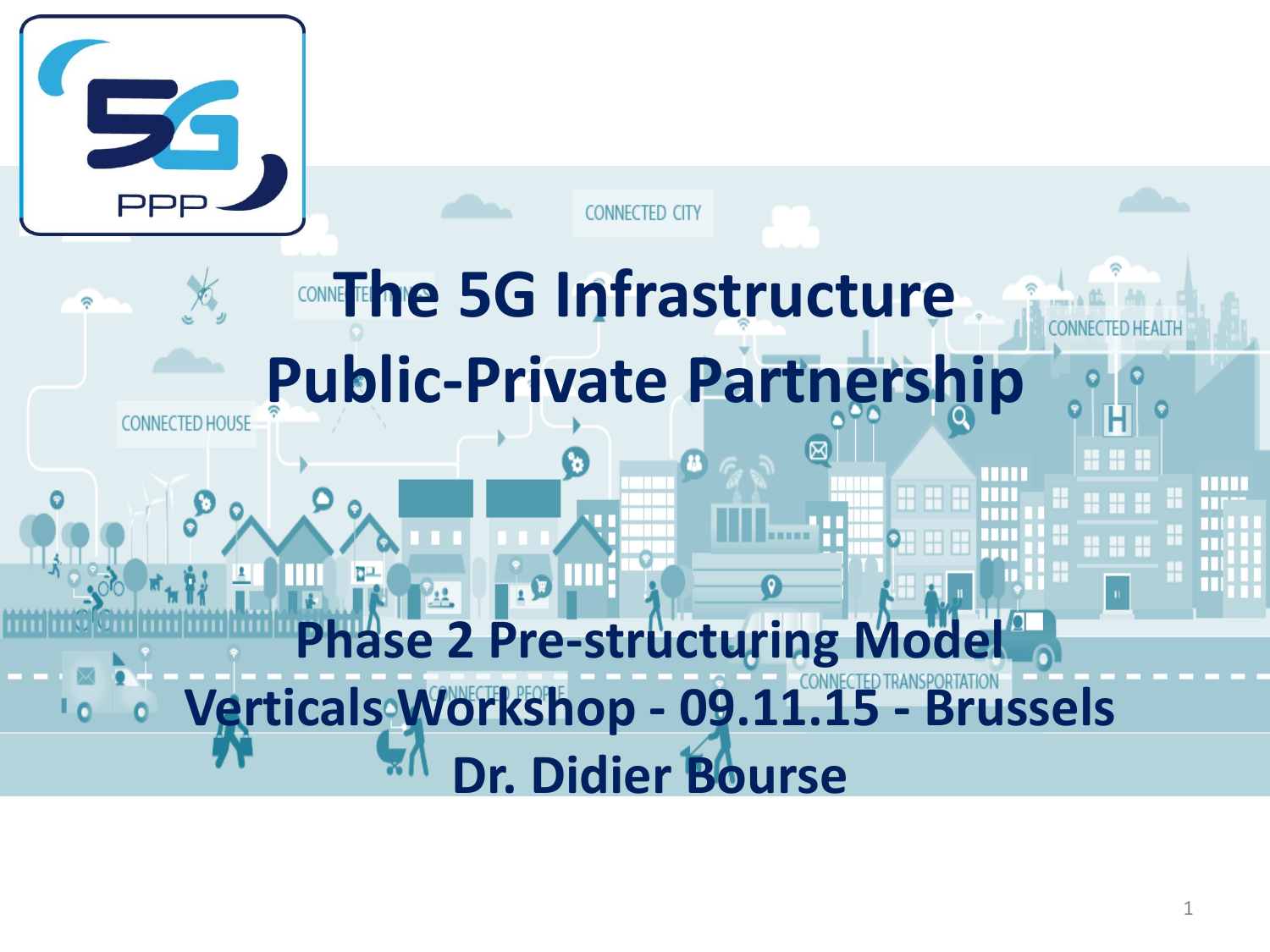# **Outline**



- Model Approach
- Model Scope & Coverage
- Model Specificities
- Model Roadmap

ntrastru

ð

path

Euro

ne

==========

- Model TAs Portfolio
- Phase 2 Pre-definition Plan
- Phase 2 Next Steps

<https://5g-ppp.eu/5g-ppp-phase-2-pre-structuring-model/>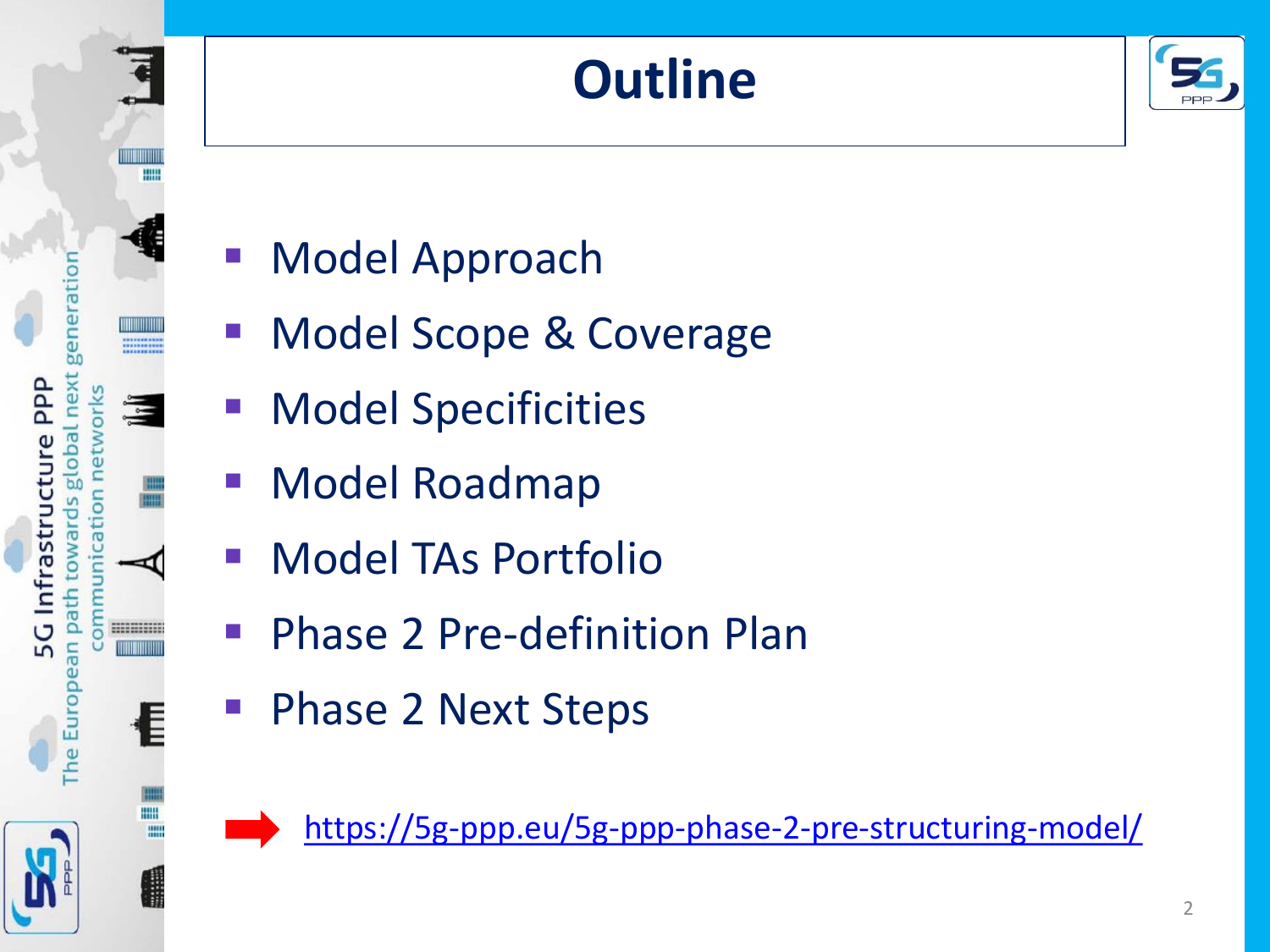

## **Phase 2 Pre-structuring Model Model Approach (1/4)**



- PPP is an ambitious programme with ambitious KPIs
- More than a group of standalone projects working together through Concertation & Clusters meetings and activities
- Pre-structuring Model
	- Ensuring that the right set of projects (portfolio) will work together
		- Intra-phase and through phases (70+ projects in the full programme)
		- **Model presenting features to guarantee smooth integration of new** projects in existing coordinated programme
	- **Model focused on Phase 2 projects portfolio and related projects, not on** proposals
	- Model defining Targeted Actions (TAs)
		- Rationale, Objective, Scope and Expected Impact
	- Model specific (added value) but not prescriptive
- **Model to be widely accepted by the Community and to be recommended by** Association and EC as « reference » platform and guidelines for the further development of proposals
- Evaluation of proposals to consider the model as input to the evaluation process
	- Avoiding duplication ("hype effect") and coverage gaps issues in the portfolio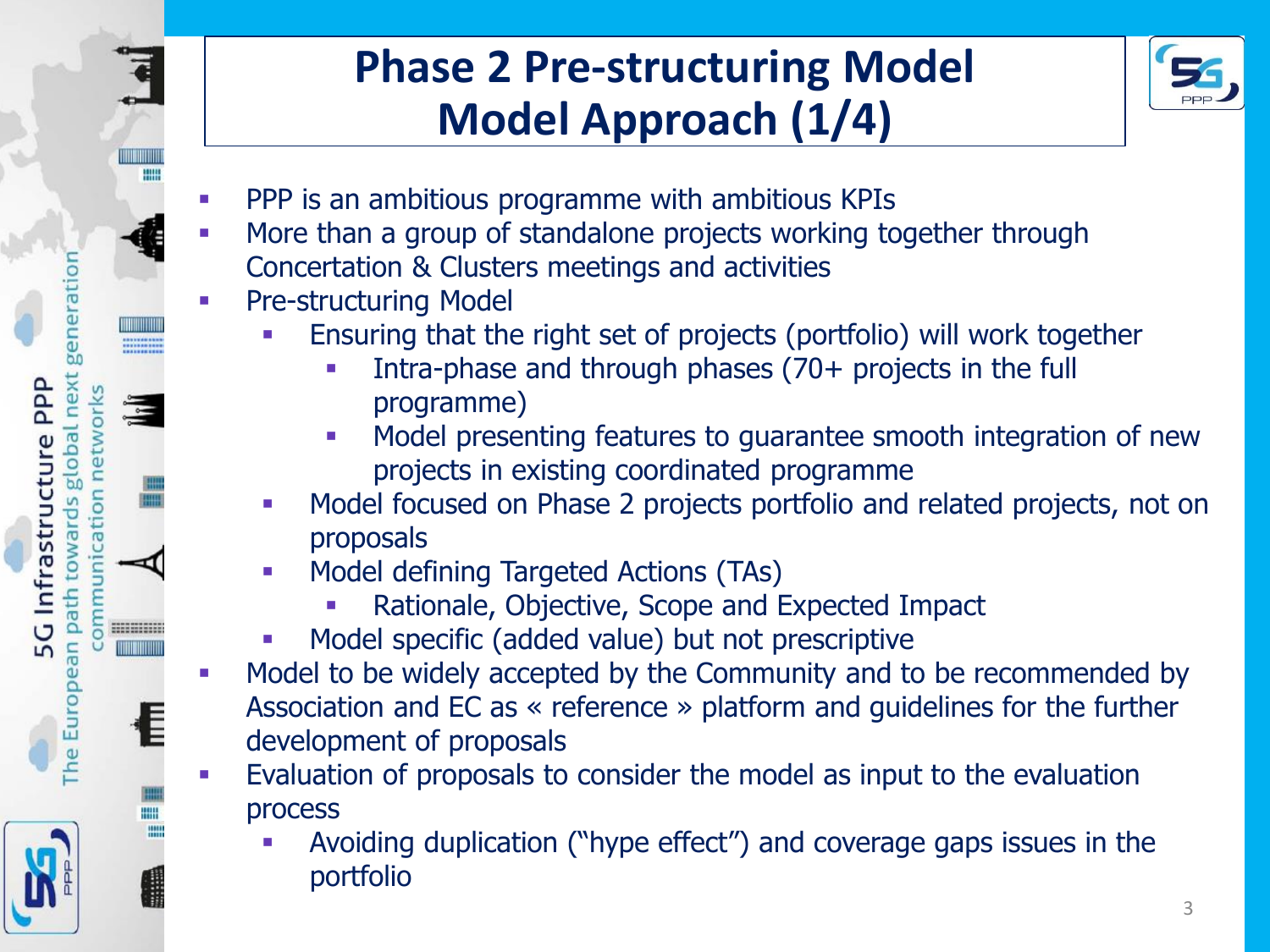

### **Phase 2 Pre-structuring Model Model Approach (2/4)**



#### **H2020 5G Infrastructure PPP PPP Pre-structuring Model Approach (3/5)**

#### **Projects Pre-definition & Specification**

- Standalone Projects
- Potential connections between Proposals
- Clusters and Concertation
- Loose Coupling
- Coordination of set of proposals
- Tight connections between proposals
- Clusters and Concertation for projects outside of the initiative
- Joint events / meetings based on WWI momentum
- No joint technical KPI



[http://5g-ppp.eu/wp-content/uploads/2014/03/5G-Infra-PPP\\_Pre-structuring-Model\\_v2.0.pdf](http://5g-ppp.eu/wp-content/uploads/2014/03/5G-Infra-PPP_Pre-structuring-Model_v2.0.pdf) 4

• Very tight pre-definition and integration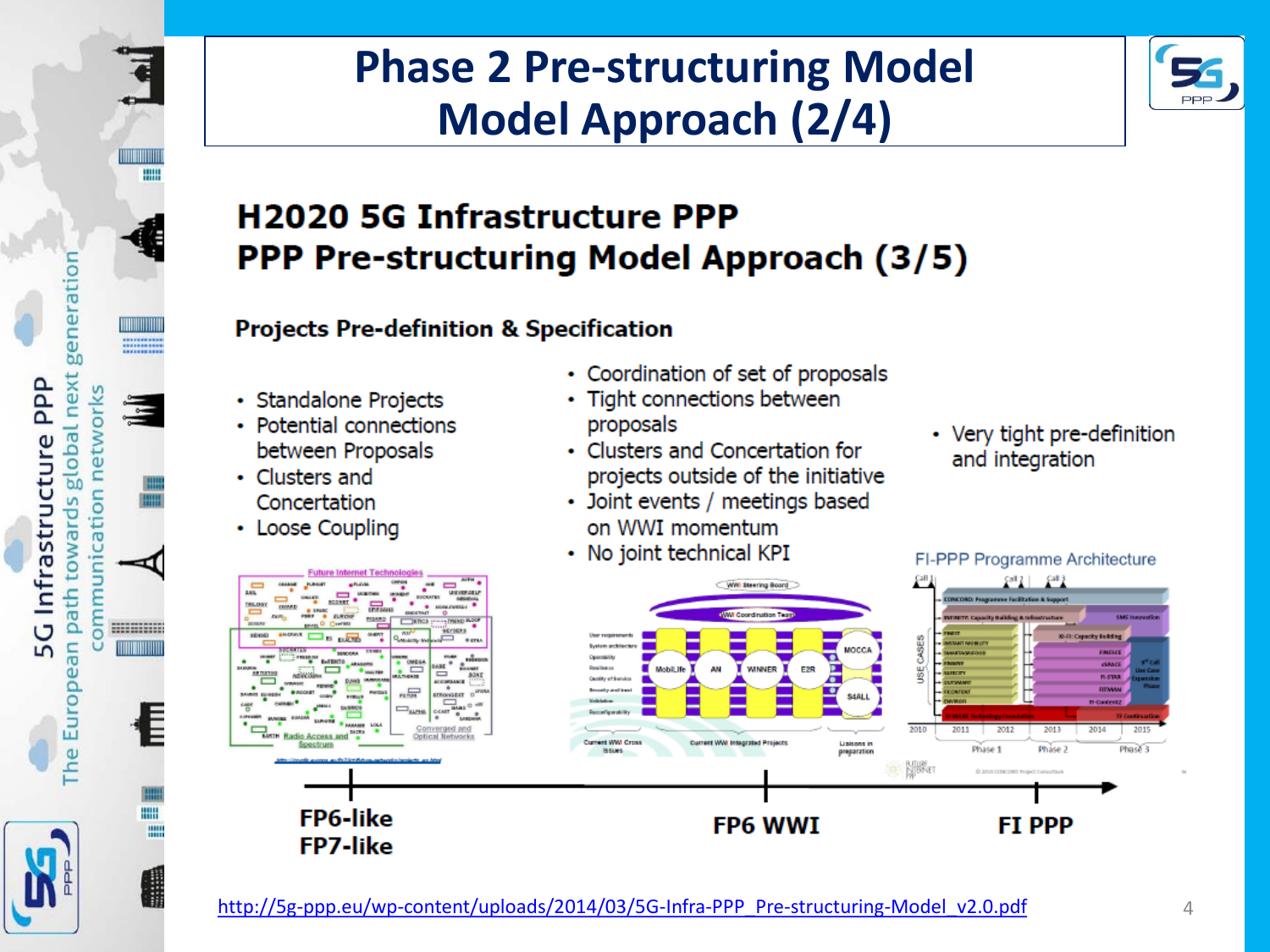### **Phase 2 Pre-structuring Model Model Approach (3/4)**



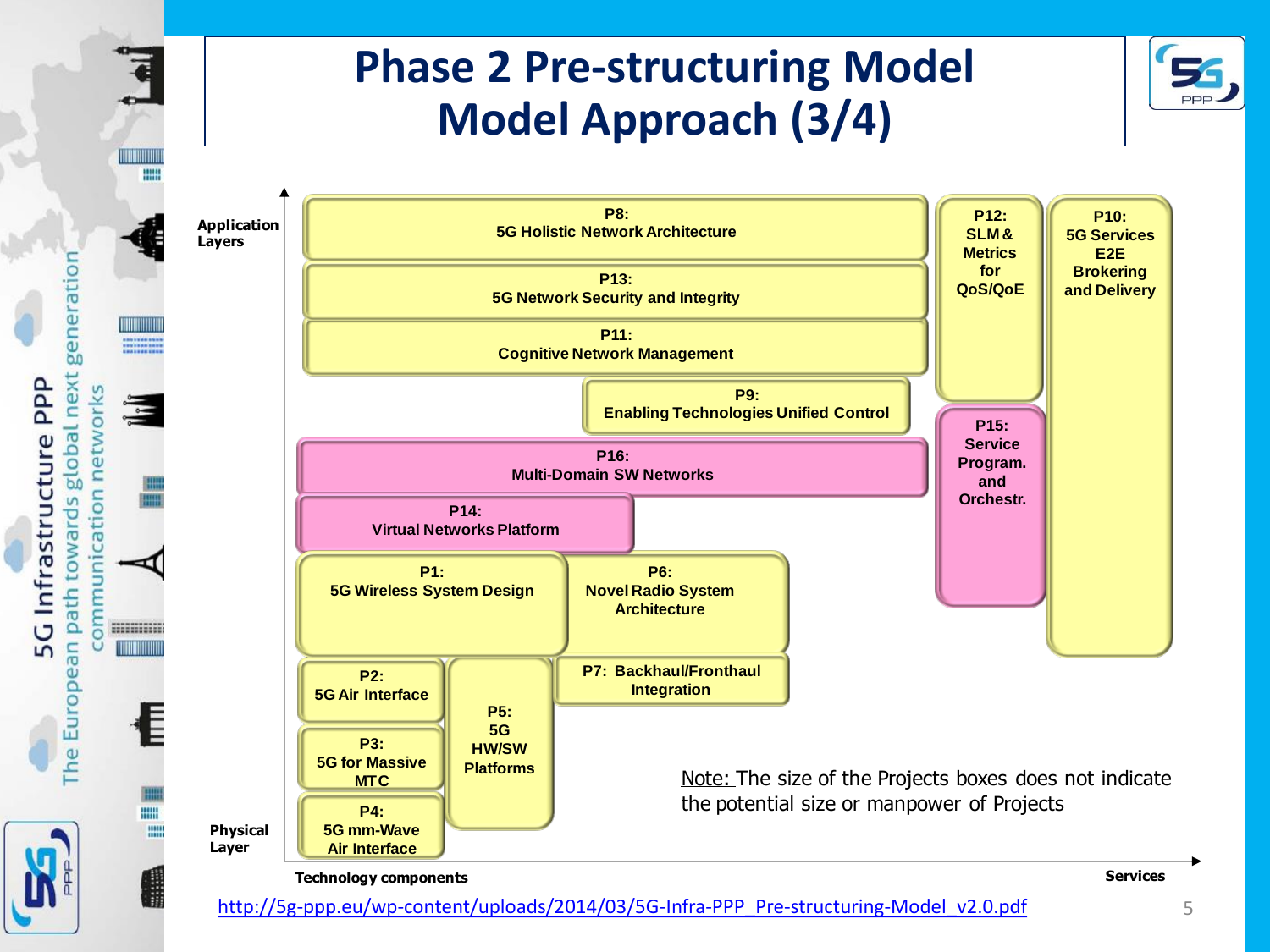### **Phase 2 Pre-structuring Model Model Approach (4/4)**



(17-18.09.15 in Phoenix)

**HIMI** 

generation

The European path towards global next

ommunication networks

**EEEEEEEEEEEE** 

Ħ

5G Infrastructure PPP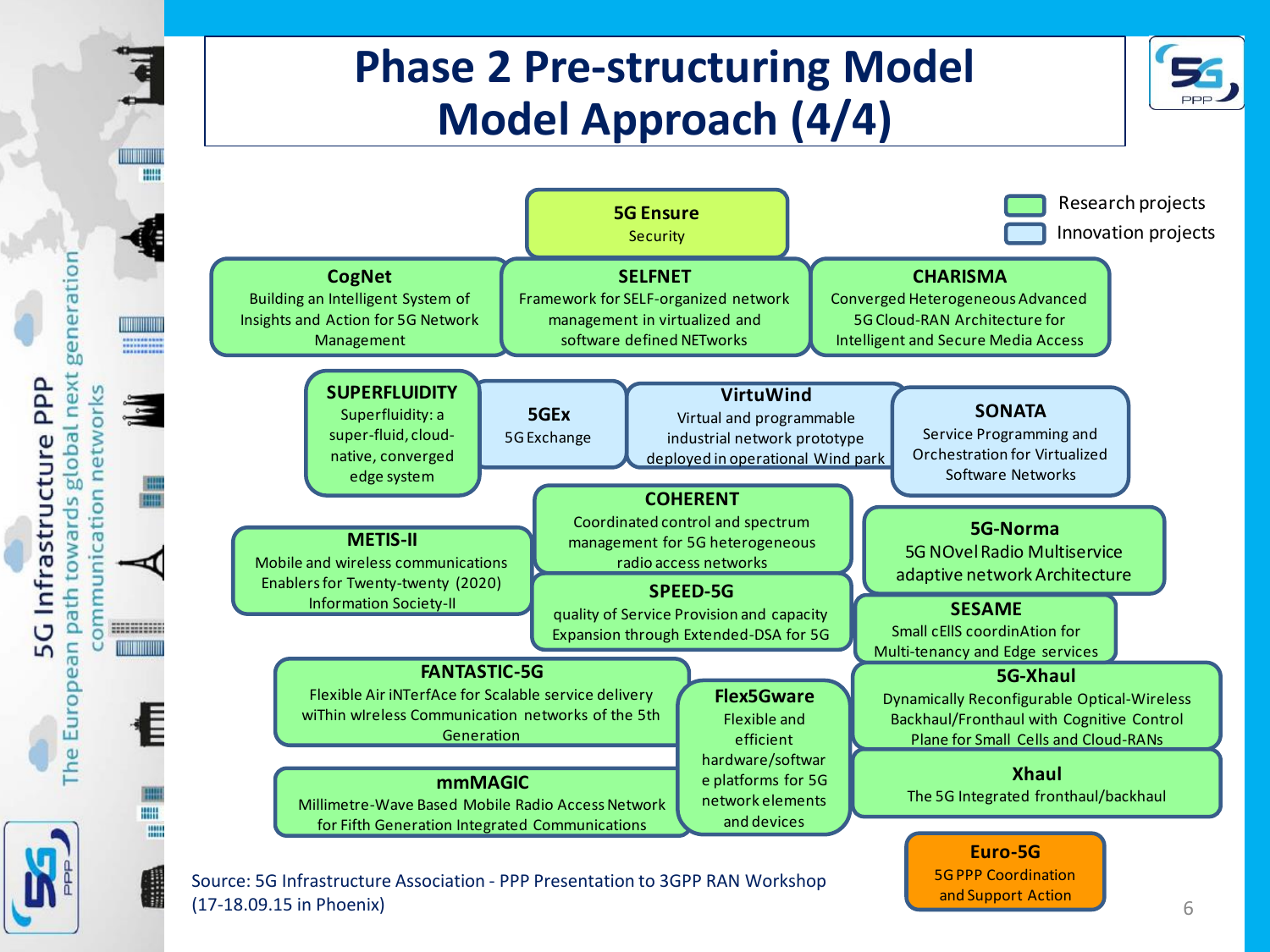

## **Phase 2 Pre-structuring Model Model Scope & Coverage**



- Model addressing EC WP2016-17 5G Infrastructure PPP Strategic Objectives [\(http://ec.europa.eu/research/participants/data/ref/h2020/wp/2016\\_2017/ma](http://ec.europa.eu/research/participants/data/ref/h2020/wp/2016_2017/main/h2020-wp1617-leit-ict_en.pdf) [in/h2020-wp1617-leit-ict\\_en.pdf\)](http://ec.europa.eu/research/participants/data/ref/h2020/wp/2016_2017/main/h2020-wp1617-leit-ict_en.pdf)
- ICT-07-2017: 5G PPP Research and Validation of critical technologies and systems
	- RIA Strand 1: Wireless Access and Radio Network Architectures/Technologies
	- RIA Strand 2: High Capacity Elastic Optical Networks
	- RIA Strand 3: Software Networks
	- **CSA**
- ICT-08-2017: 5G PPP Convergent Technologies
	- **IA Strand 1: Ubiquitous 5G Access Leveraging Optical Technologies**
	- **IA Strand 2: Flexible Network Applications**
	- **RIA: Cooperations in Access Convergence**
- EUJ-01-2016: RIA 5G Next Generation Communication Networks
- EUK-01-2016: RIA 5G Next Generation Communication Networks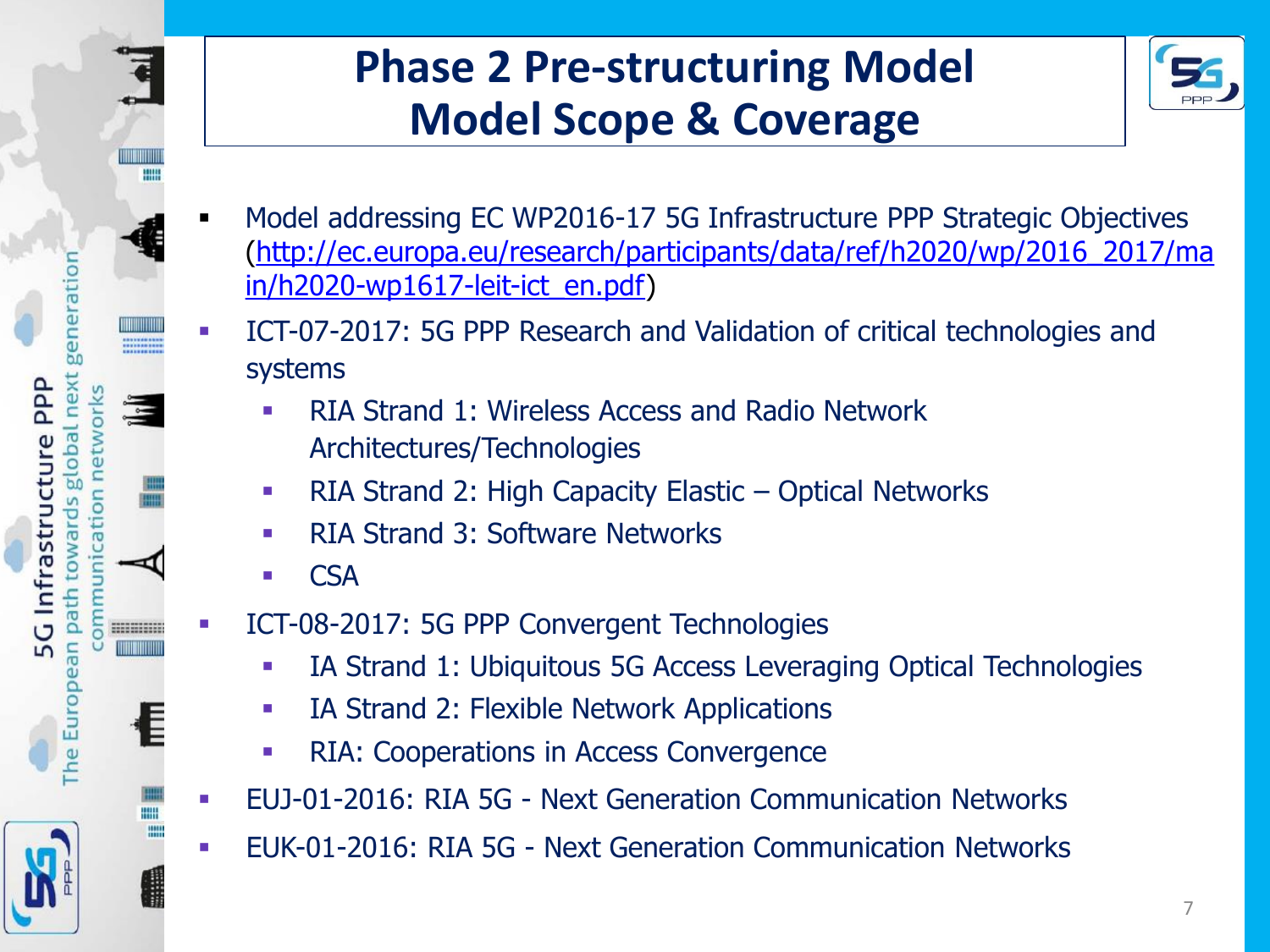### **Phase 2 Pre-structuring Model Model Specificities**



Model fully capturing the Phase 2 specificities

PPP nex

G Infrastructur

path

Euro

ne<br>C

tio  $\overline{\sigma}$ 

**ESSESSEE** 

- 5G requirements and targets from Verticals markets and stakeholders
- Experimentation and validation of 5G technologies and developments
- Cross-projects interworking (/Clause 41.4)
- Model considering Phase 2 impact / outcomes at programme level
	- Coordinated standardisation contribution
	- **Projects contributions to WGs to reach the programme KPIs**
	- Participation to a demonstration of 5G Infrastructure PPP project functionalities, potentially inside a large EC booth in MWC 2019 (EU flagship Phase 2 demonstration)
- Model considering dedicated open "Blue" TAs that would clearly reinforce the Model, as identified from Evaluators / EC Officers perspectives
	- Inclusion of outstanding / disruptive TA not identified in the Model
	- **Inclusion of a second instance of a defined TA in the Model**
	- Not creating gap(s) in the Portfolio
- Model capitalising on Phase 1 experience (incl. Phase 1 preparation survey feedbacks)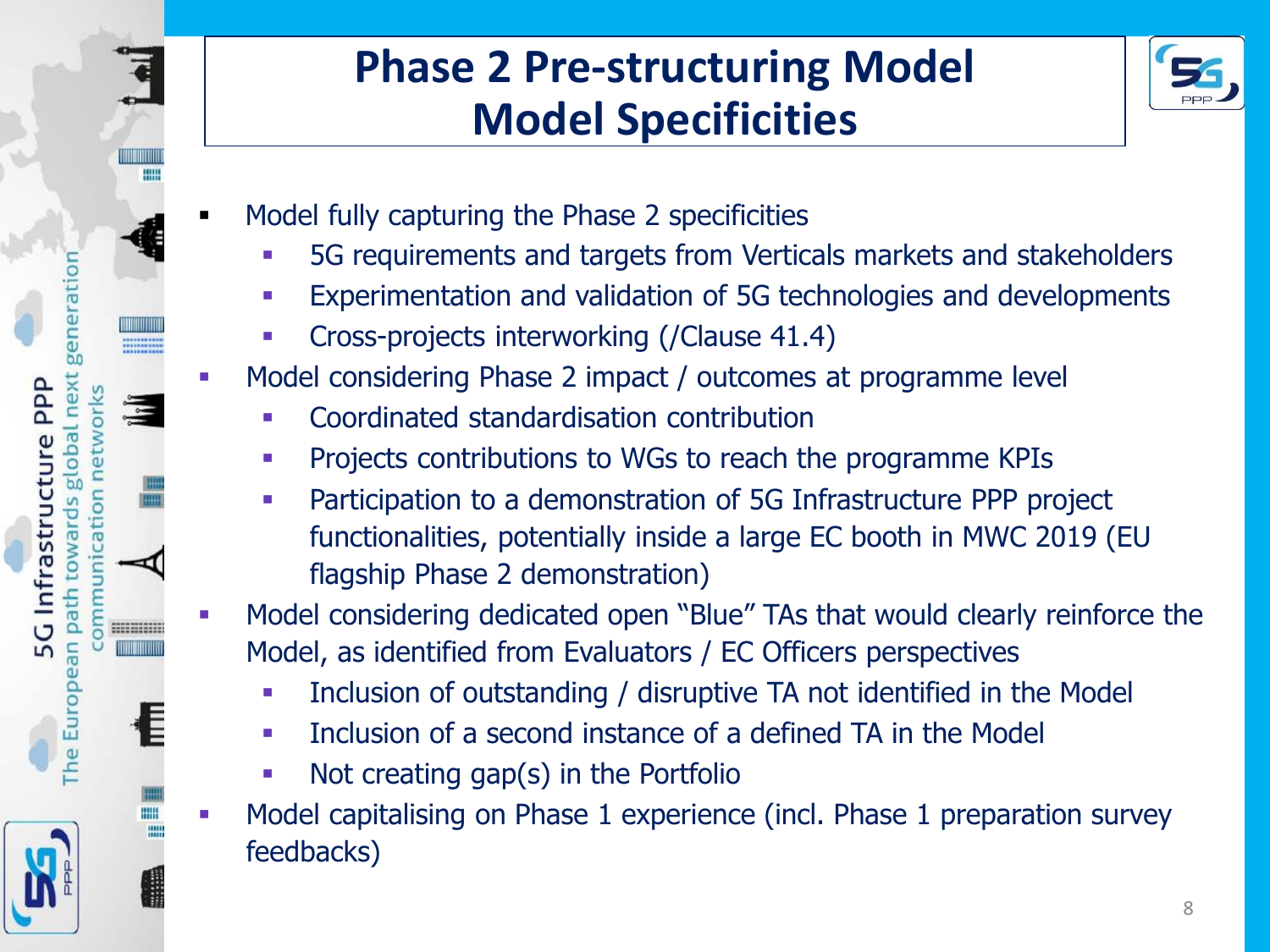



Model version 1.0 released on 02.11.15

<u>c</u>

ntrastru

Eur ne

- Model including 14 TAs defined by Association and 1 « Blue » TA in ICT 7
- Model including 5 TAs defined by Association and 2 « Blue » TAs in ICT 8
- Open Consultation to be organised by 5G Infrastructure Association on the basis of Model version 1.0
- Forthcoming PPP Info Days and Awareness events incl. specific discussions on the Model
	- Detailed definition of Info Days and Awareness Events in the coming weeks
- Model version 2.0 to be released the latest on 07.03.16
- Model version 2.0 to benefit from the Open Consultation and all interactions organised during Info Days and Awareness Events
	- Model to include 14 TAs in ICT 7 (fully defined TAs or also incl. « Blue » TA)
	- **Model to include 7 TAs in ICT 8 (fully defined TAs or also incl.**  $\ll$  Blue  $\gg$  TAs)
- Phase 2 Call opening on 10.05.16 (20.10.15 for EUJ and EUK)
- Phase 2 Call deadline on 08.11.16 (19.01.16 for EUJ and EUK)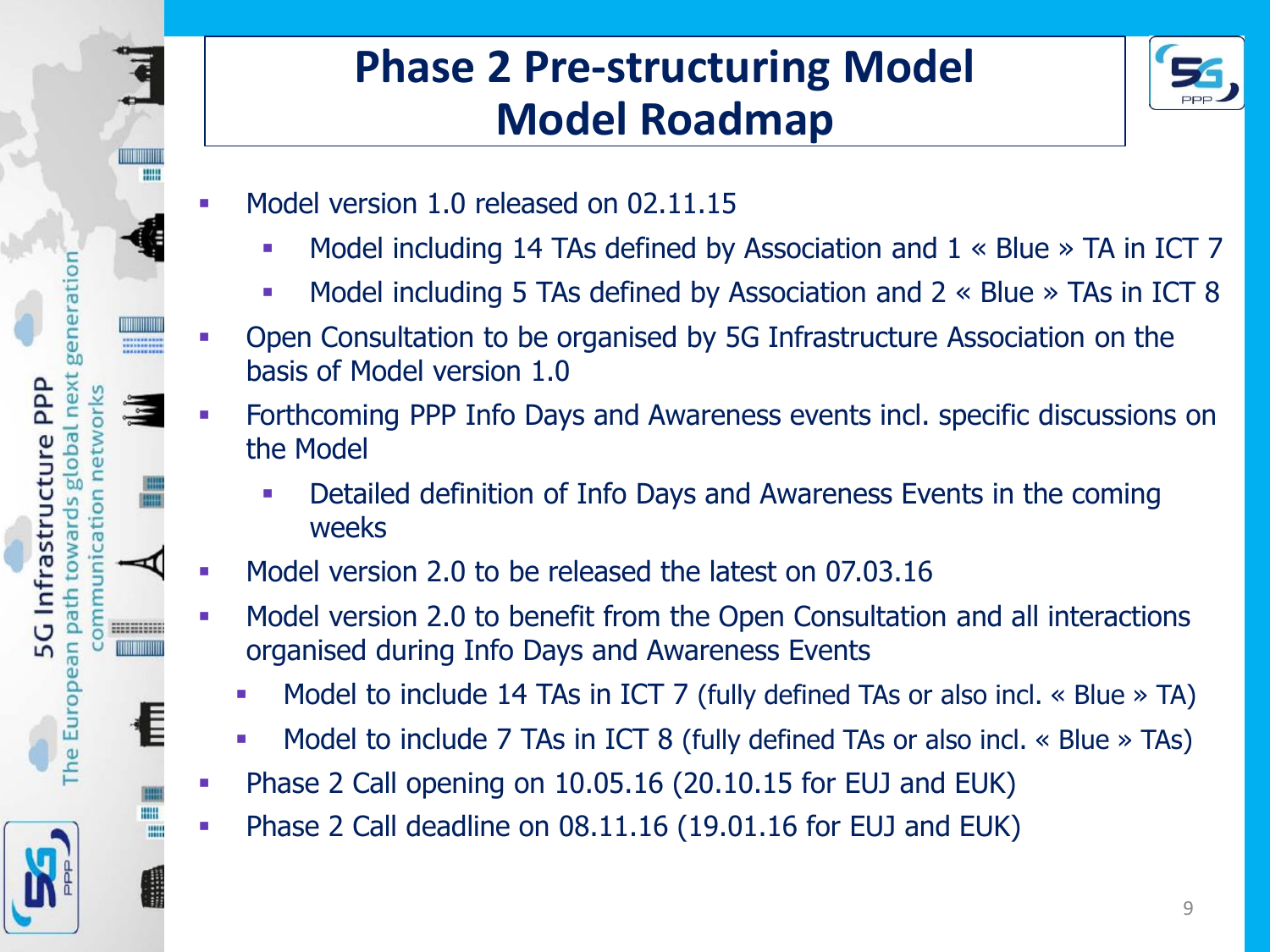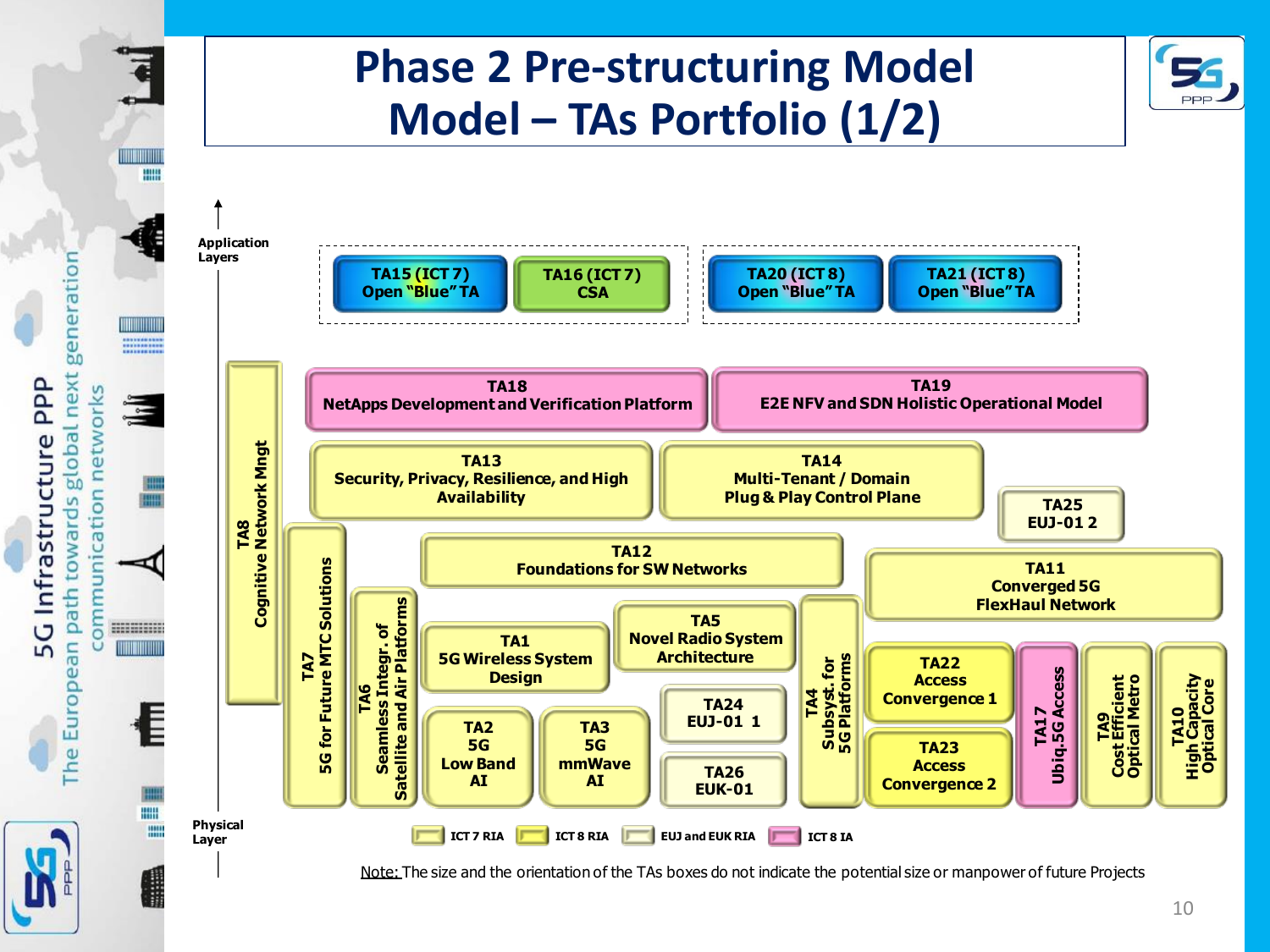

#### **TA1: 5G Wireless System Design**

#### **Rationale**

Standardisation and introduction of 5G will be done in phases. The TA 5G Wireless System Design addresses forward compatibility, in particular in the radio segment but also for related computation and storage resources. Proposals should address new topologies including D2D and mesh networks, utilisation of different spectrum ranges and paradigms, service-specific C- and U-planes, and support of new services with not yet known requirements.

#### **Objective**

generatio

next **PPP** 

plobal

path towards

he European

**G** Infrastructure

munication networks

**DECO** 

**EEEEEEEEEEEE** 

- To continue the evolution of the 5G wireless system to ensure forward compatibility for all 5G use cases and enable later deployment of the additional services beyond 2020
- To support new business and service models for the telecom industry, e.g. verticals integration and Over-The-Top providers
- To prepare test-bed environments to show and evaluate first 5G prototype(s)
- To provide close cooperation with relevant 5G-PPP projects and harmonised action towards bodies standardising 5G

#### **Scope**

- A Multi-RAT 5G system that
	- Allows a continuous evolution of 5G wireless systems and provides a smooth migration from current technology
	- Addresses service requirements from mobile broadband, mission-critical services, IoT and verticals
	- Includes innovative spectrum usage concepts (e.g. LAA and LSA), flexible and full duplex system and energy efficient operations
- RAN architecture (radio and RAN interface evolution) and considerations about the CN/RAN logical split e.g. characteristics of RAN/CN interface evolution to support
	- Service-aware access and ultra-low latency Machine-Type communication
	- Advanced aspects of spectrum sharing, handling mobility and small cell discovery in a highly directional environment, sharing of spectrum between mobile access, fronthaul and backhaul
	- Ultra-dense deployments, D2D and mesh topologies
- Ensure overall KPI evaluation by providing an evaluation framework, preparing test-beds, and performing an overall assessment in close collaboration with other relevant 5G-PPP projects<br>
 Study the business models for th close collaboration with other relevant 5G-PPP projects • Service-aware access and ultra-low latency Machine-Type communication<br>
• Advanced aspects of spectrum sharing, handling mobility and small cell discovery in a highly directional env<br>
of spectrum between mobile access, fr
- 

#### **Expected Impact**

- Demonstrate the feasibility of 5G solutions meeting the requirements for integrated wireless communications well beyond 2020
- 
- Evaluation of 5G proposals submitted to the ITU with respect to IMT 2020 requirements from a 5G-PPP perspective
- Contribution to the forecasted EU booth in MWC 2019 showcasing the set of Phase 2 projects functionalities and capabilities

8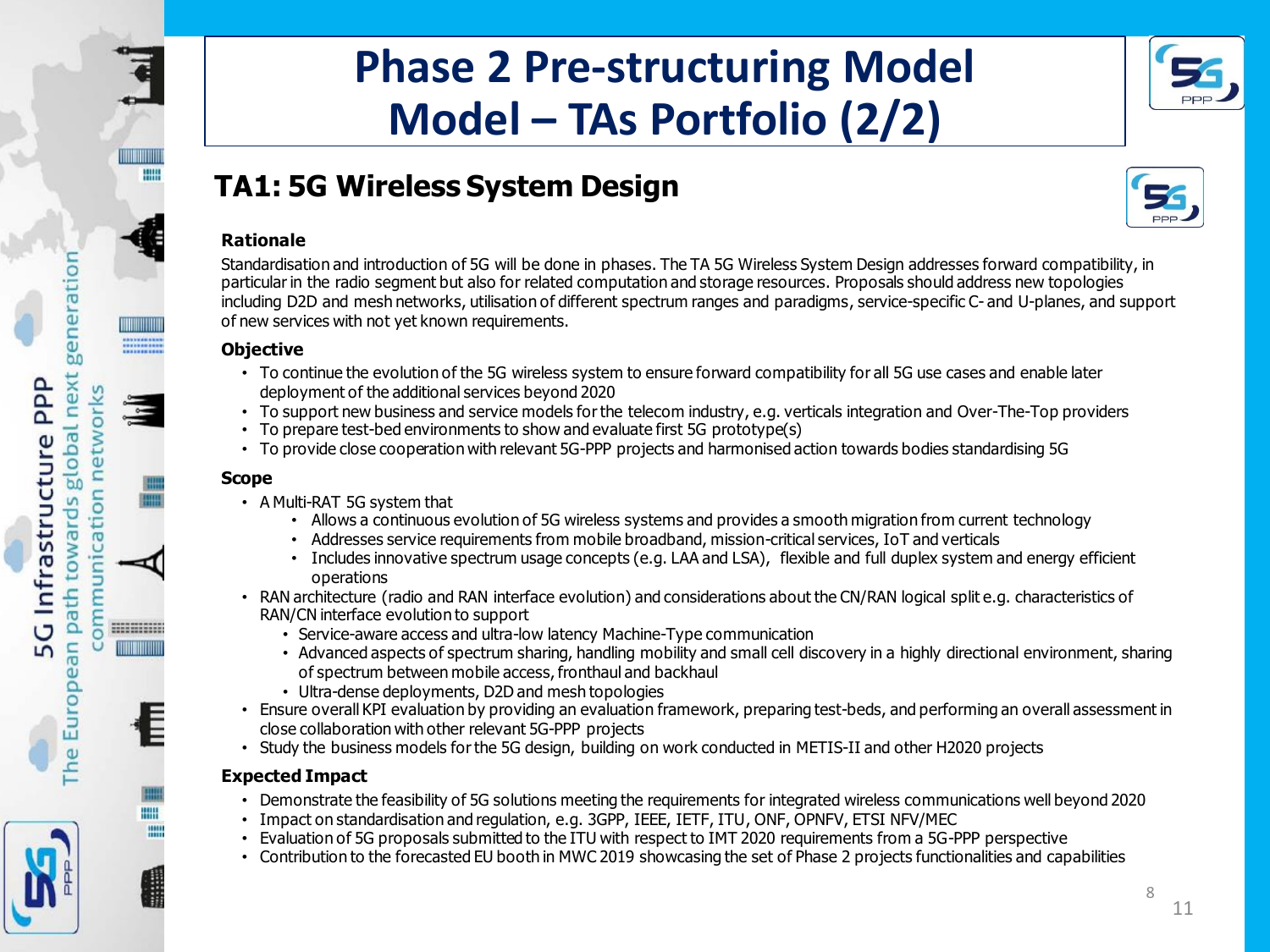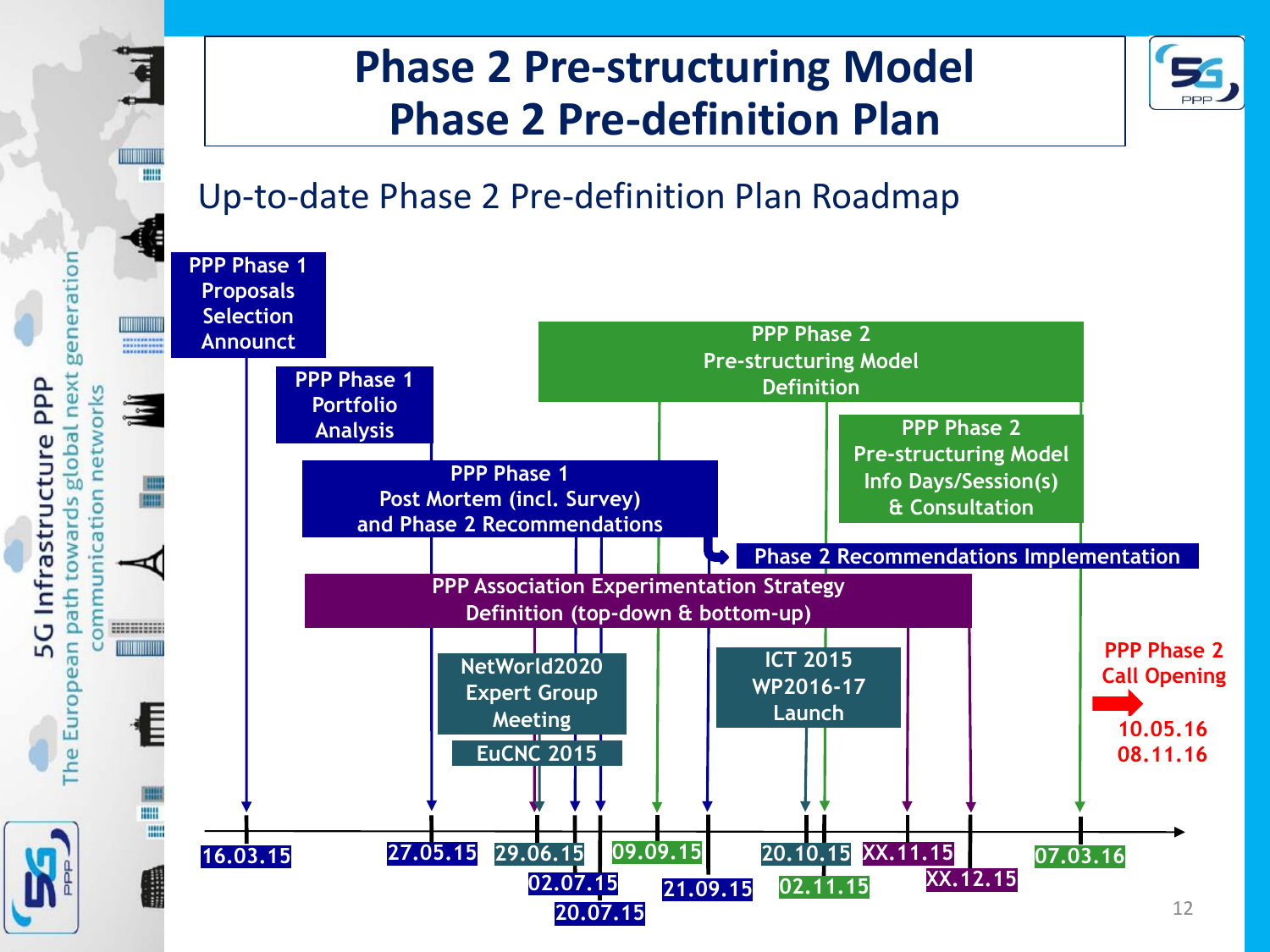

## **Phase 2 Pre-structuring Model Phase 2 Next Steps**



- Open Consultation to be organised by 5G Infrastructure Association on the basis of Model Version 1.0
- Forthcoming PPP Info Days and Awareness events incl. specific discussions on the Model
	- Detailed definition of Info Days and Awareness Events in the coming weeks
- Model Version 2.0 to benefit from the Open Consultation and all interactions organised during Info Days and Awareness Events
- Model to be widely accepted by the Community and to be recommended by Association and EC as « reference » platform and guidelines for the further development of Proposals
- **Model to be provided as input to the Evaluation**
- **Brokerage Platform definition, design and implementation, to be worked out** through Open Consultation and Info Days / Awareness Events
- Solid FAQ webpage to be developed and up-dated until the Call 2 deadline so that all Community members have access to the latest information